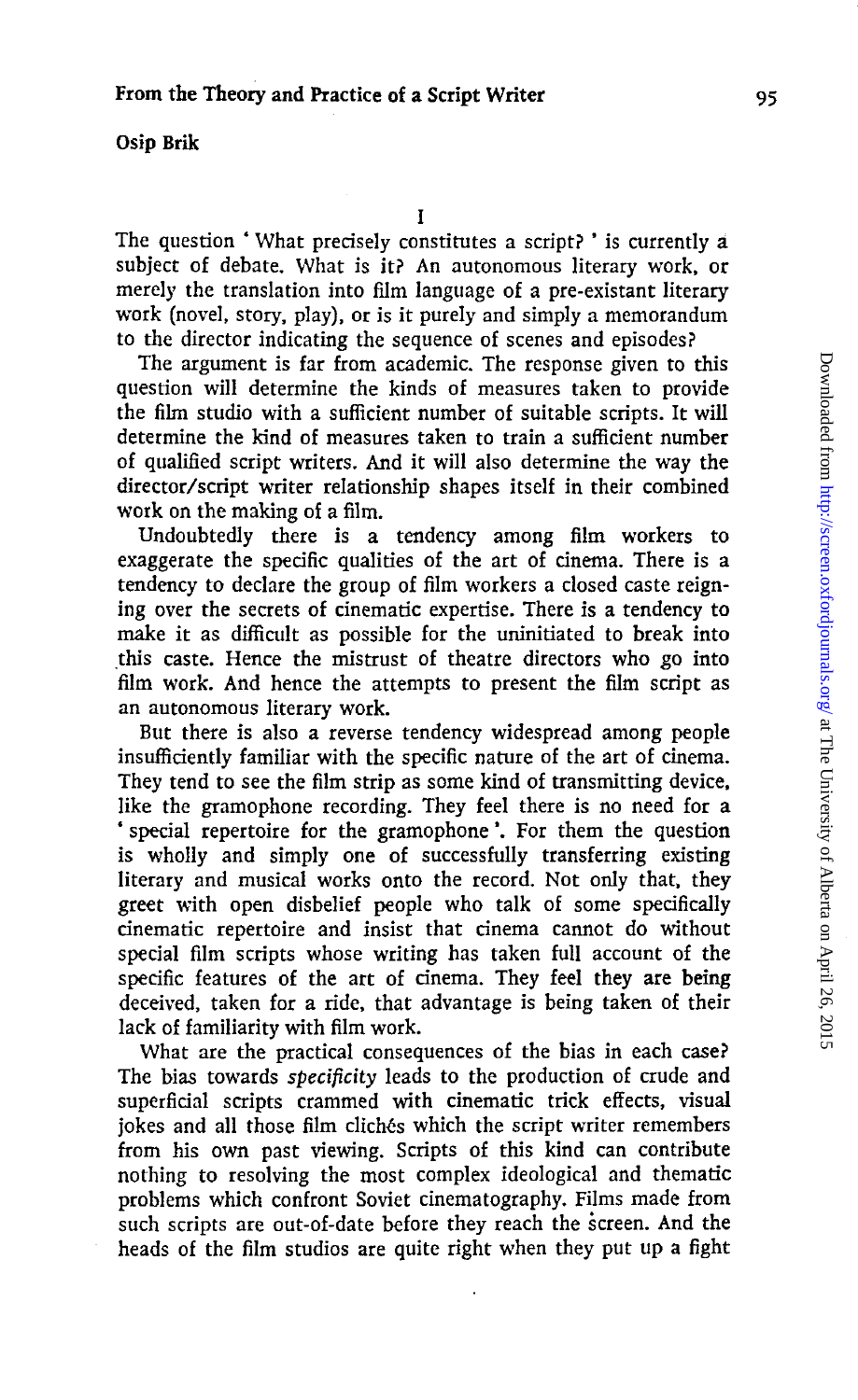## 96 against films of this kind.

But the opposite bias is no less dangerous  $-$  that is, the bias towards discounting *specificity.* The cinema is not a gramophone. It is not the mechanical transmitter of a pre-existent art work. The<sup> $\dagger$ </sup> cinema is an independent art with its own means of expression and its own methods of representation. There is such a thing as illustrative drawing; nevertheless, no one would dream of denying the independent existence of fine art. Any visual object can be transferred with all its accompanying noises, but this does not in any way justify the claim that the role of cinematography ends cannot be produced without a script which makes full use of all the means special to the cinema. A film which is made as some kind of record of a theatrical performance or as the cinematic illustration of a work of literature will inevitably slip across the screen as a pale, dry shadow of the genuine art work which exists somewhere outside the screen. Such films impoverish cinematic art and cineastes are right in protesting against the subordinate and transmitting role to which that art is condemned by those who ignore its specificity.

there. There can be no doubt that the genuinely cinematic work<br>
cannot be produced without a script which in makes full use of all<br>the means special to the cinema. A film which is made as some<br>
kind of record of a relatio Where does the error lie? In the fact that the script is not an independent literary work, nor some kind of literary manual for • the adaptation of a novel or story for the screen, it is not a literary work at all. A script is the outline of a future film, set out in words. It would be odd for instance to ascribe an architectural plan sketched out in water colours to the products of fine art. Although there have been architects who drew their projects with particular care on the assumption that their pictures would make a good impression on a client poorly-versed in questions of construction. Just as there are script writers who lavish particular attention on *''* the elaboration of the literary texture of their scripts and clearly j stake something on ' the magic of the word'. But such architects and script writers are not among the best of their profession.

The script is written in words. But this in no way makes the script a literary work, let alone an autonomous one. The script is a system of cinematic images and devices calculated to make the author or authors' artistic project open out on the screen in the forms of cinematic art. The fact that we do not have any means other than words with which to plan the future film is in no sense intrinsic to the script; rather, it is a defect. In some cases an expressive photograph can give a fuller idea of the future than long pages of flowery literary script. Scripts are written for the people who will be making the film. An understanding of the film envisaged has to be conveyed to them by all the means available | and for this purpose, literary language is far from the only or the most appropriate means. there. There can be no doubt that the genuine] viewards to the cinema, a film which is made as some kind of record of a theatrical performance or as the cinematic illustration of a work of literature will inevialiby slip a

Clearly, someone who is unfamiliar with the system of means j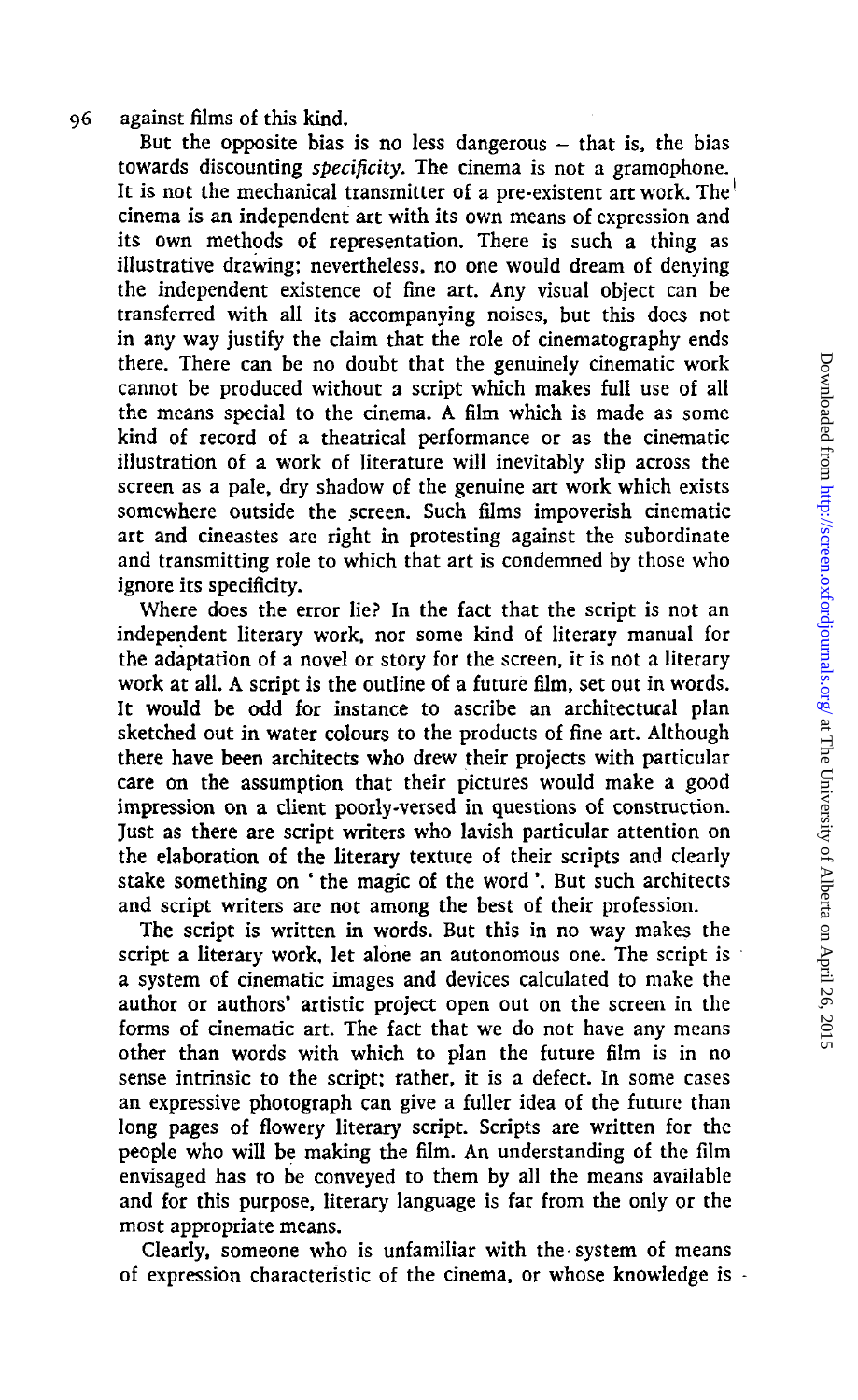confined to a poor assortment of cinematic trick effects and 97 cliches, is not going to produce an adequate script. Who writes the script is not important  $-$  he may be a writer, a playwright, a professional script writer or a clerical worker in the film studio; what is important is that in working on the script he should understand what it is he is working on and what he is writing for. All those different claims which have alternately staked everything on the writer, the ' classics', the script writer, or any chance passerby, are therefore quite irrelevant. The only real stake that can be made is on the profound study of the cinematic means of expression.

II

Writing a script means constructing a project for a future film. But the means of expression of the cinema are numerous. Piling up these means in an unsystematic way is to be avoided; certain of them should play a leading role while the rest are used in a secondary way as and when they are required. Otherwise the film will not emerge as an organic work of art but as a series of unrelated cinematic trick effects and film sketches.

Soviet cinema still has many of these formless, naively assembled films. They are usually described as ' good in patches, but unsuccessful as a whole'.

When an architect draws a project for a building, he knows precisely what that building is going to be  $-$  a house, a factory, a theatre, or a triumphal arch. It would never enter his head to plan just a building in general. Whereas our script writers quite often write undefined scripts without pausing for a moment to consider the kind of film in view. Many of our directors are equally prone to this error.

The question of film categories is one of the most fundamental questions of film production. Like any other system of production, the cinema cannot work productively without first precisely defining its range and establishing its type of production.

The kinds of film possible are numerous. And the more precisely this is defined, the clearer the script writer and director are about the kind of film they are working on, the more easily they will find the necessary means of expression and the more organic and successful their film will be.

' Making a film with Moskvin, Il'insky, or Khokhlova' is a formula which has been much decried here. It was felt that this sort of orientation towards the actor lowered the ideological and thematic significance of the film. But this is not so. An orientation towards a particular actor does not pre-determine a film's ideological and thematic concerns, but delimits the specific set of means of expression which the film makers will bring into operation in the realisation of their film. Undervaluing the film actor as a key means of expression has led to the impoverishment of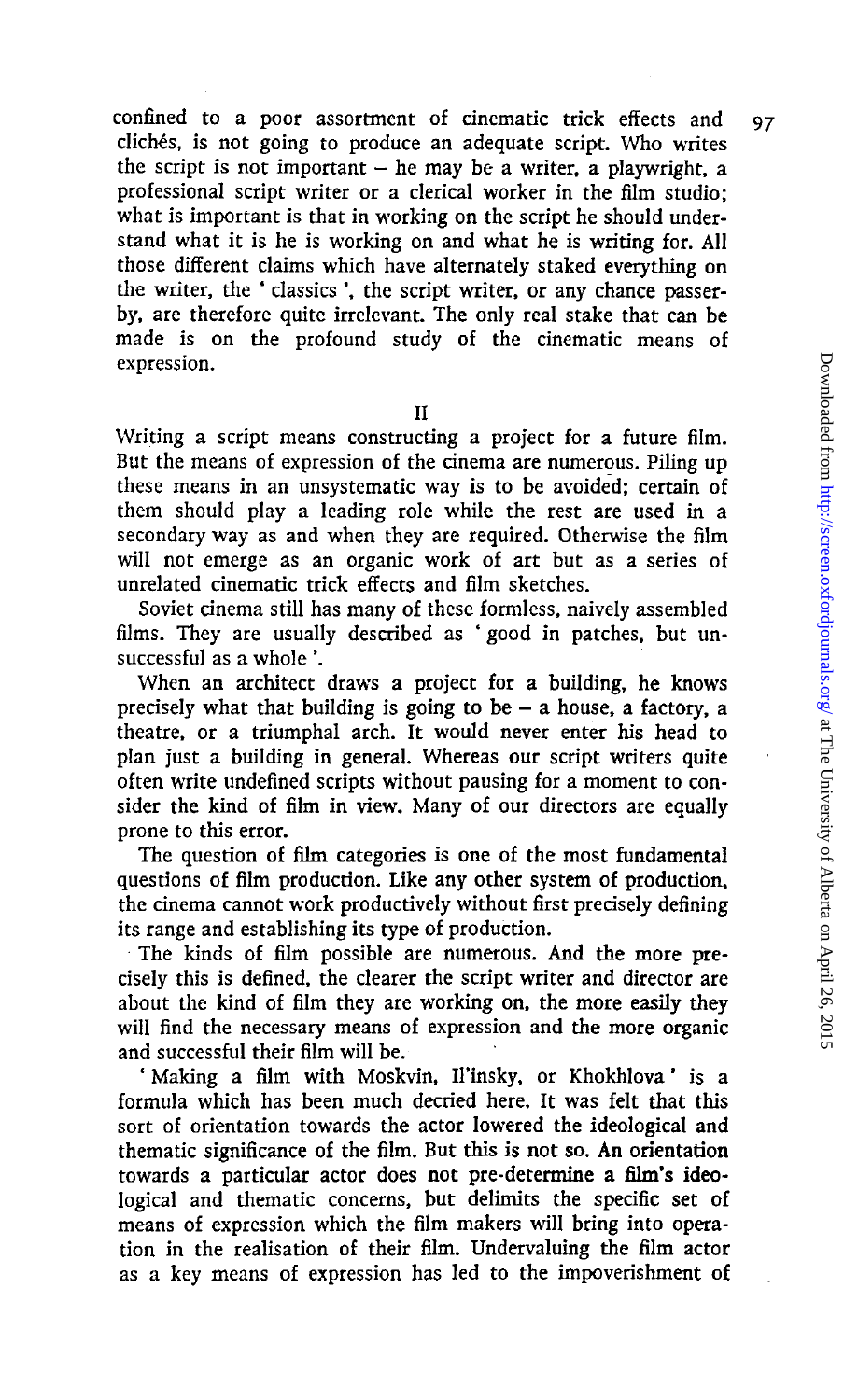98 the art of film acting; as a result Soviet cinema has produced no major film actors and has failed to enrich itself with a new supply of the means of expression provided by film acting.

And for example, the landscape film is a perfectly legitimate genre. There can be no objection to a film which bases itself on a maximum exploitation of the specific features of landscape filming appearing on the Soviet screen. There is nothing ideologically or thematically prejudicial to our cinema in that. Mikhail Kaufman's unjustly neglected work *Spring* (1929) might serve as an example here.

Sound film brings great diversity to the kinds of film possible. But while it enriches the cinema with new means of expression, the sound track at the same time increases still further the danger of an unsystematic and eclectic use of those means of expression. Following the maxim that ' variety is the spice of life ' our film workers often cram everything possible into the film, oblivious of the total lack of form in the resulting product. It might be thought that defining the kind of film worked on too rigidly will lead to the stereotype and the standardised product. But this is a groundless fear.

The possible combinations of means of expression are so wideranging that the stereotype and stagnation need not be feared. The classification of films according to type is not aimed at standardising them in the commodity sense; rather it should serve as an artistic restraint imposed by the film makers themselves.

An economy of means is an essential condition for the fullyrealised art work. A script is the outline of a future film. The basis of that outline is the author's cinematic intention which can be of the most varied kind:

- $-$  it is possible to conceive of a film which would give the film actor an opportunity to reveal the full range of his acting skills;
- $-$  it is possible to conceive of a film which will present a particular area of our socialist construction in the most forceful way;
- $-$  it is possible to show on the screen hitherto unknown countries, peoples and ways of life;
- the emotional riches of music could be utilised to produce a filmsymphony, a film opera, or a film-operetta;
- one could make a film which used the means of expression offered by children, animals, birds, insects and household articles.

Film projects can be extremely diverse. All of them are valid as particular film types. The only important thing is to establish precisely the kind of film  $-$  that is, the film type  $-$  being envisaged and to subordinate one's creative imagination to that task.

Ill

The theory of Soviet script writing has still to be written. The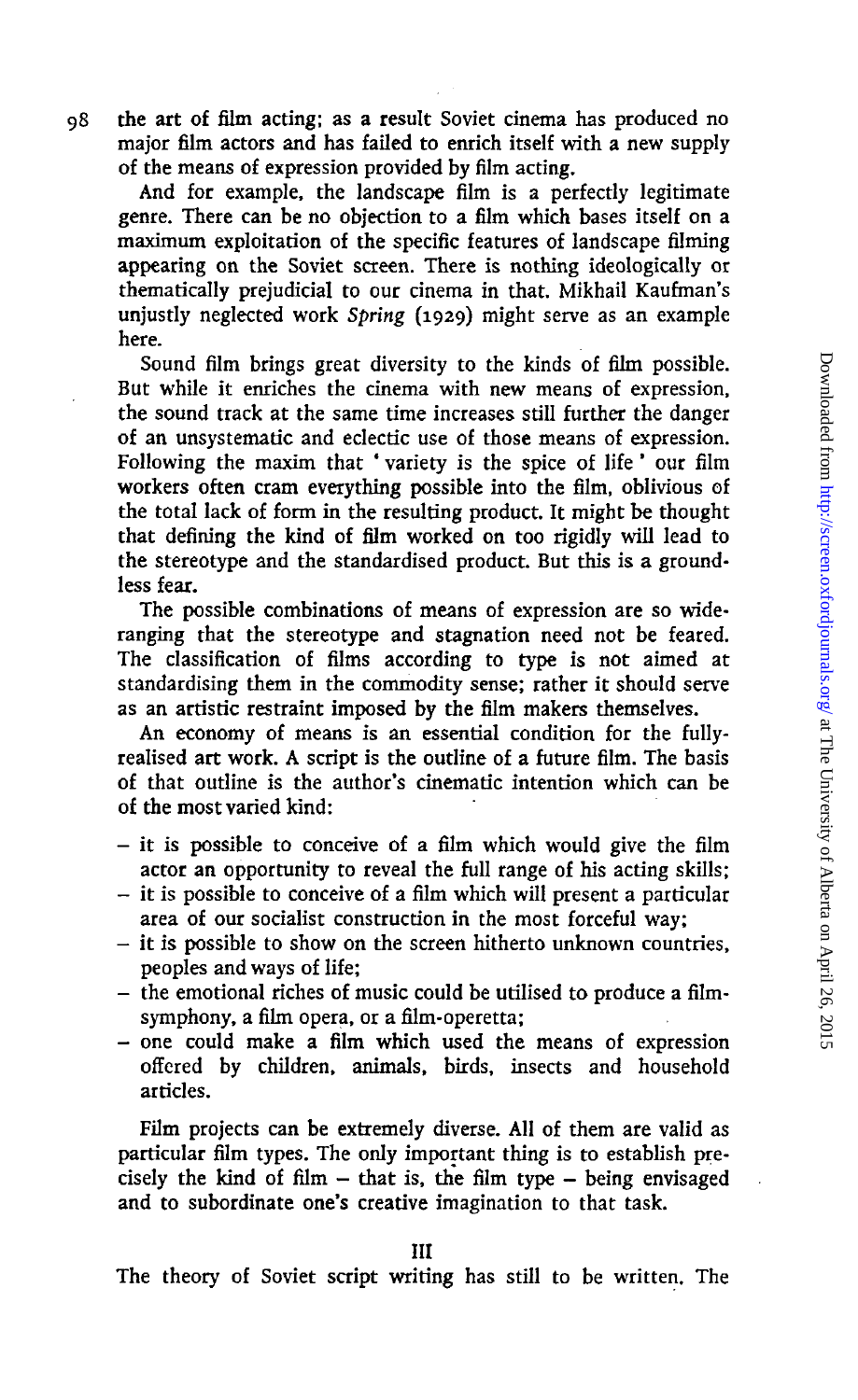problems confronting the Soviet script writer are too wide and too 99 unlike what the script writers of bourgeois cinema have to deal with. But Soviet film workers have a rich practical experience acquired over sixteen years' work in the cinema and it would be inexcusable if that experience were not taken account of and recorded. As we have said, a script is the outline of a future film. We see the finished films and we cease to be interested in their outlines. The realised object thrusts the process of its construction out of our consciousness. The script drops into the wastepaper basket and ceases to exist even as an archive document; the rare enthusiasts of the art of script writing are obliged to study from the finished film.

But, as we said, the script is not a work of literature. Even if the type-written sheets which we call the script were to be preserved, they would hardly suffice as a basis for recording the total process of the script writer's creative work.

The relevant aspects are not just what the script writer commits to paper, or what the film preserves of his original intentions, but the sum total of ideas and innovations which he expended in the course of his work on the projected film.

What the development and growth of Soviet cinematic skills requires is not the script writer's notes, but the total experience of his work on the ideological, thematic and aesthetic problems confronting the Soviet cinema.

In such a perspective, the process of work, on the script is far more important than the finished script. It is essential that we ask our film writers to recollect and record their working experience before it is too late. It is essential that we persuade script writers to present a detailed reasoning of their work as a whole, together with the finished script. It is essential that we preserve all the agendas and minutes of script conferences.

Only a systematic preliminary collation of concrete experience will provide us with comprehensive material on which to construct a theory of Soviet film writing. As a start, I will give a brief account of how I wrote my script for *The Heir to Genghis-khan.\**

IV

I ran into Comrade Novokshonov at the Writers' Club. I knew that he had been to the Far East during the Civil War and that he could no doubt recall a store of interesting facts and incidents.

I put the question to him. He thought for a moment and then said:

' There was an incident of the kind. The English occupational forces captured a Mongolian lad who had fought with our partisans. When they searched him they found an amulet on him containing

<sup>\*</sup> Directed by V Pudovkin, 1948.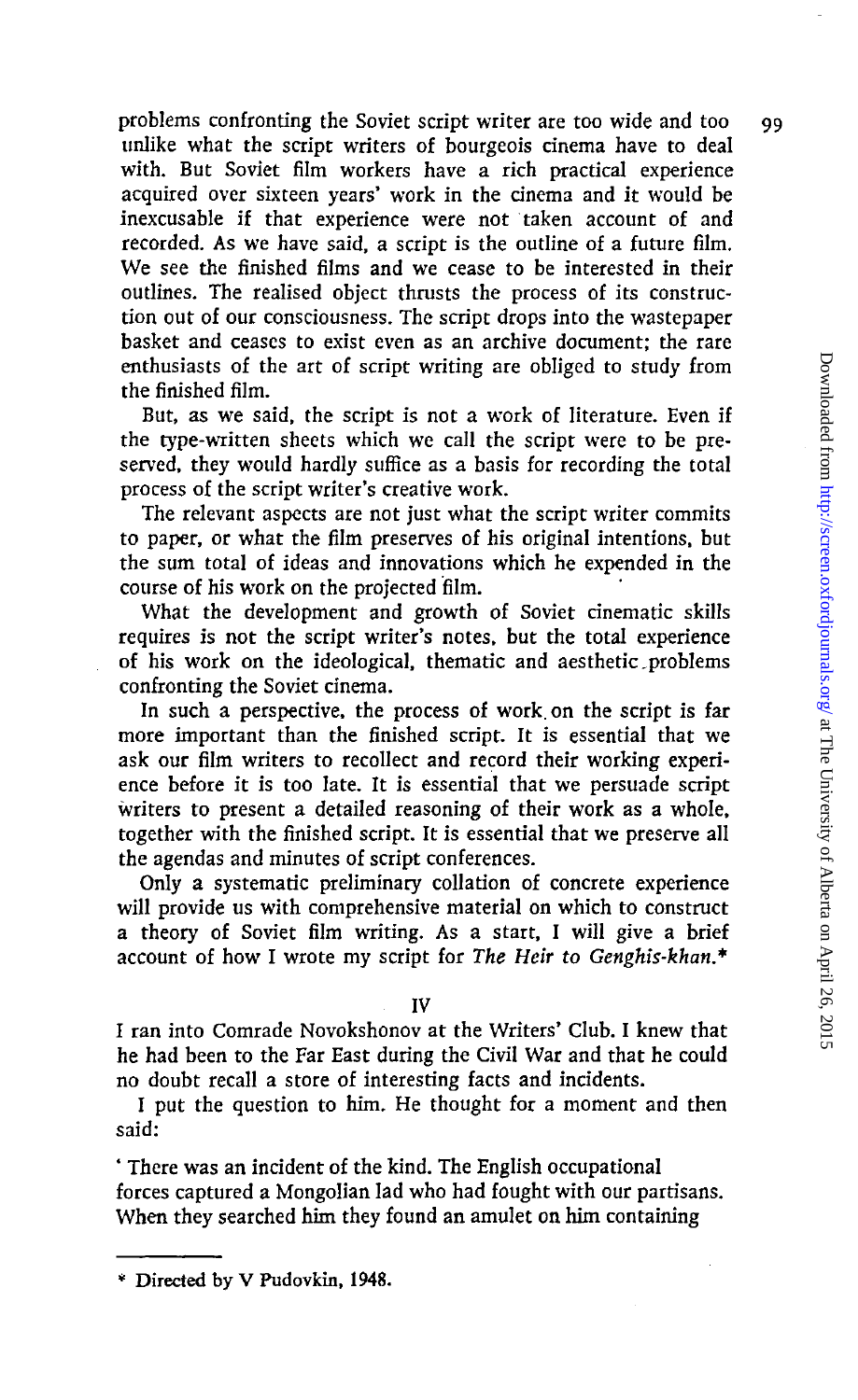ioo an inscription in Mongolian to the effect that its possessor was the heir to Genghis-khan. The English wanted to blow the thing up into a whole affair and proclaim the lad Emperor of Mongolia. But it seems nothing came of it.'

I shook his hand and said: ' Thanks, that's a splendid theme for a script.' Novokshonov gave me a guarded look and said: ' Yes of course. I'm writing a story about it. If you do turn it into a script, you should say that its " from a story by Novokshonov ".'\* I agreed of course, but Novokshonov never did write the story.

When I began work on transforming the episode recounted to me into a script I first established what the basic idea of the projected film should be. I formulated it as follows: the occupational forces cook up a political bluff, speculating on the nationalist feelings of the local population, so as to strengthen their hold over the occupied country. But the affair comes unstuck because the local population and the subject of the bluff himself, loathe the invaders and ally themselves with the Red partisans who bring them real, not sham, liberation.

The entire narrative line of the script emerged in response to this formulation. First, I needed to show the relationship of the Mongolian population and particularly the central figure  $-$  the young Mongolian  $-$  to the invaders. I had to present a typical confrontation. To achieve this I chose a ruse widespread in trading practice — the crude cheating of the natives by enlightened European merchants, buying up valuable raw materials for next to nothing.

The first episode of the script thus crystallised itself:. it showed how the young Mongolian goes into town to sell a silver fox fur, reckoning to get a good price for it: how an English merchant wants to cheat him; and how he loses control and lunges at the Englishman with his knife.

The clash was thus achieved. I then had to develop the reaction of the invaders. 'A white man's blood has been spilt.' The insult had to be brutally avenged. The invaders demanded that the criminal be surrendered to them but he was concealed and helped to escape.

In its further development the narrative had to link the Mongolian with the Red partisans. I had to find an extremely simple and expressive episode which would allow the sympathies of the young Mongolian to be revealed. To this end I made the young Mongolian the chance witness of a skirmish between a brigade of partisans and a brigade of invaders.

<sup>\*</sup> Novokshonov did in fact write the story, under the title "The Heir to Genghis-khan', but shortly after its completion in 1937 he was arrested, and the work could not be published until much later. It first appeared in 1965 in the second issue of the literary almanac *Angora.*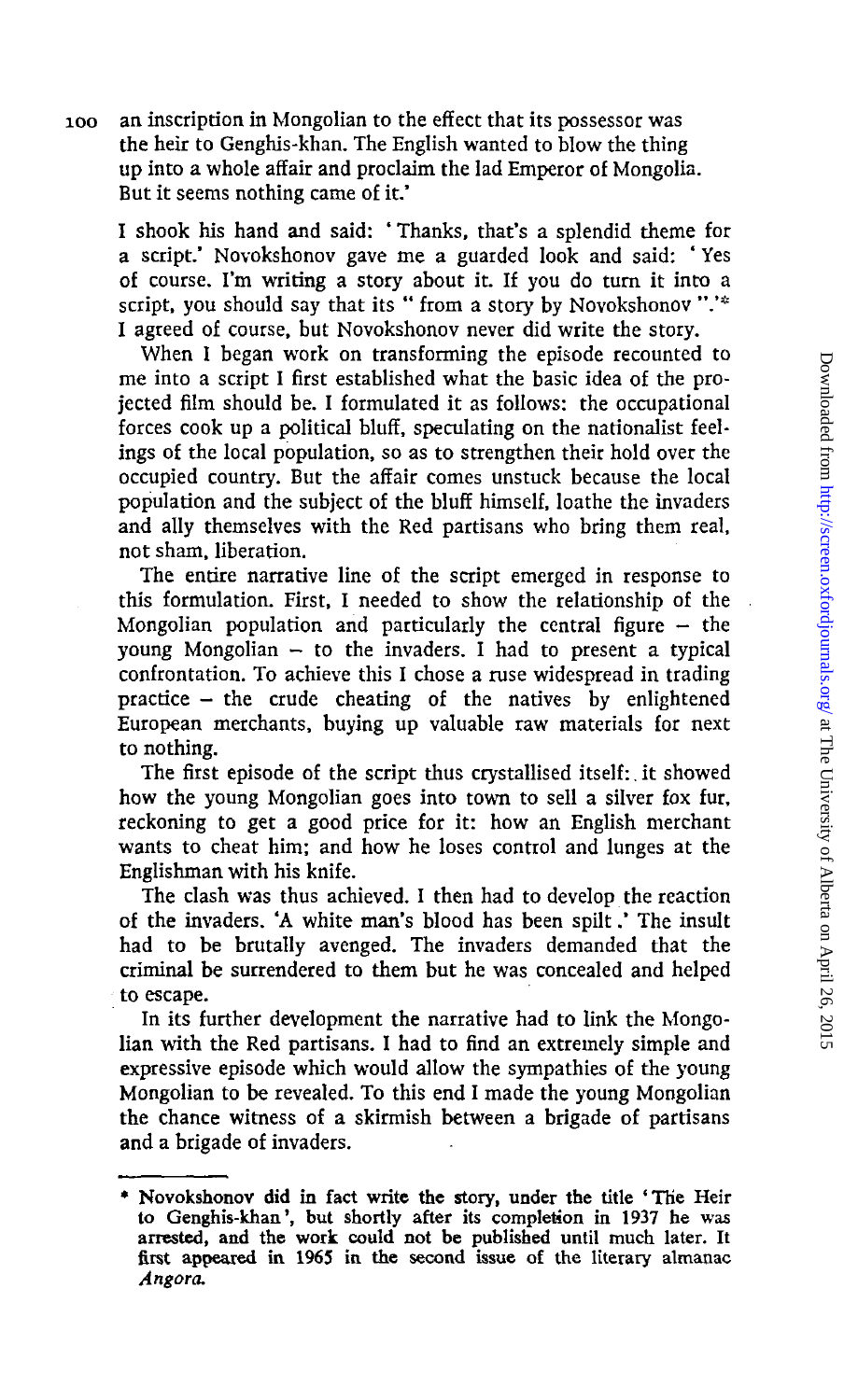Quite near him on the edge of a ravine a partisan and an English 101 officer are engaged in hand to hand combat. The partisan is on the point of being killed. At that point, the Mongolian, for whom the sight of the English officer is already closely associated with theft, deceit and violence, flings himself into the fray and helps the partisan to throw the officer into the ravine.

This incident established the tie between the Mongolian and the Red partisans. But it had to be further strengthened. I therefore introduced an episode in which the Mongolian is present at a dying partisan leaders' farewell to his men. The profound grief of the partisans and the calm words of the dying man in which the word ' Moscow' is frequently heard, makes a strong impression on the Mongolian and lends emotional force to his ties with the partisan force.

This episode closes the first half of the script. Its purpose was to present the structure of the social forces involved (invaders, Mongolians, Red partisans) and a ' personal background' of the main character. The development of the central episode in the script begins with the capture of the young Mongolian by the invaders.

At this point strong dramatic tension was essential in order to underline as sharply as possible the idea of the bluff which flashed into the minds of the imperialist intriguers. The action had to be developed in such a way that the discovery of the amulet with the inscription disrupted the natural flow of events and the carrying out of the bluff would meet with serious external obstacles.

With this in mind, I unfolded the narrative in the following way: The Mongolian is taken prisoner, interrogated, and in the course of questioning it emerges that he is a Red; he is therefore condemned to be shot. An English soldier leads him out to be executed. But the soldier is unwilling to shoot down the Mongolian. He tells him to run but the Mongolian doesn't understand him. He just stands there smiling. The soldier is held back by a sense of military duty and cannot bring himself to free the Mongolian. He shouts at him, shoves him, and when the latter at last realises what it's all about and runs, the soldier screws up his eyes and fires after him.

This whole scene is essential firstly in order to differentiate between the occupying force and show that the active bearers of imperialism are the officers, not the rank and file soldiers; and secondly, to heighten the dramatic turn of fate which takes the Mongolian from the firing squad to the throne.

Parallel to this execution scene runs the deciphering of the inscription found among the Mongolian's belongings. The idea of the political bluff grows clearer as the deciphering progresses and by the end of the reading, which coincides with the shot fired by the soldier, it has become a firm decision. The end of the episode flows naturally from this: ' Bring back the Mongolian'. The task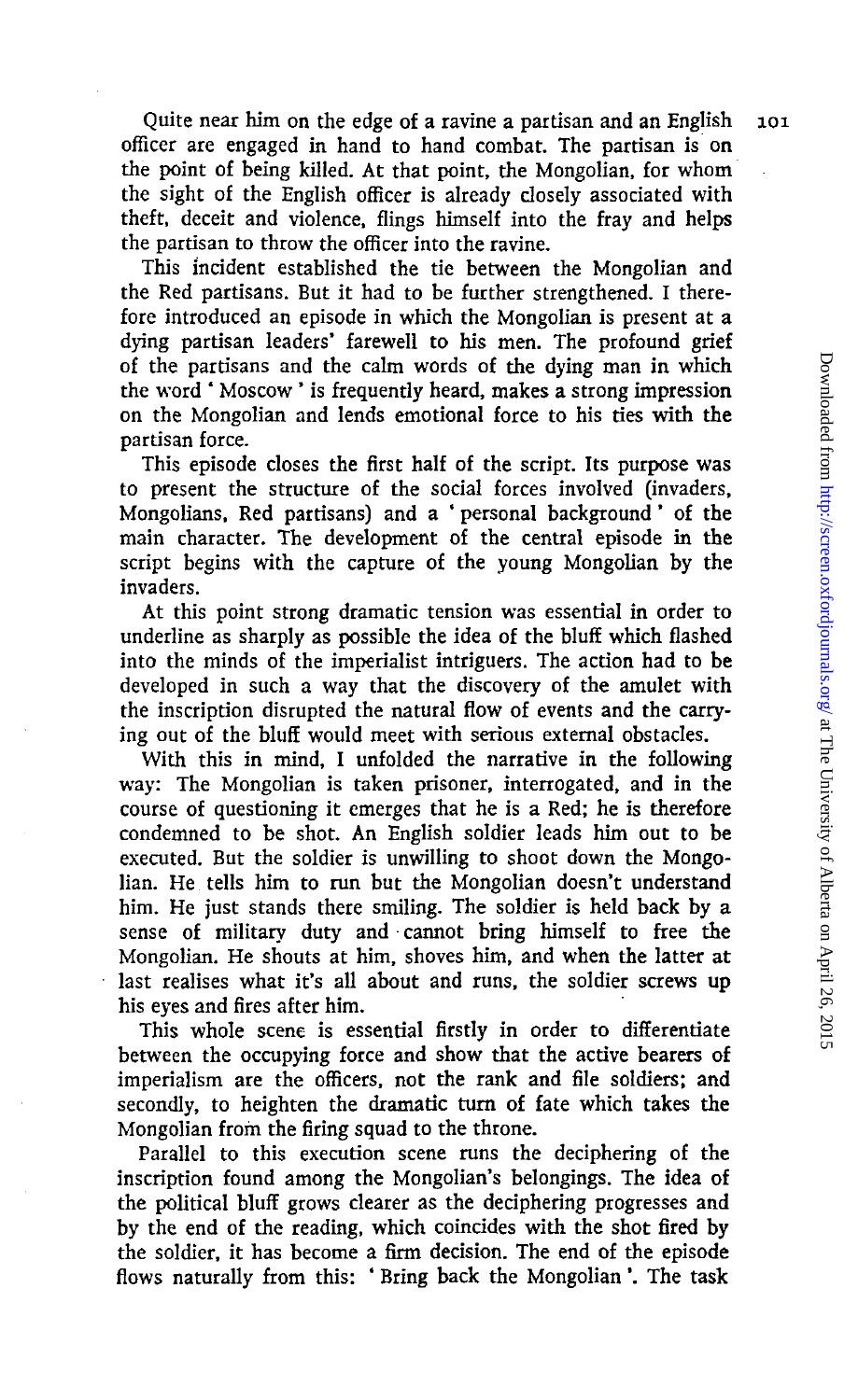102 is willingly fulfilled by the same soldier who fired after the Mongolian. He finds the Mongolian wounded and bleeding, is relieved that he is still alive and can be revived and rescued.

After this the task of the narrative was to present the realisation of the bluff. The Mongolian is brought to an operating table, his wounds are cleaned and patched, he is treated and put back on his feet. He is looked after, fed well, dressed ceremoniously and an effort is made to win him over. But the Mongolian is on his guard. He doesn't understand what is going on and doesn't trust them. The situation thus produced needs to be emphasised. Its particular significance has to be revealed through some small, characteristic episode. To this end I brought into the script a confrontation between the Mongolian and that same merchant who robbed him of the silver fox fur and whom he had stabbed with his knife.

The merchant comes to command headquarters. He brings his fiancée a splendid silver fox fur. She puts it on and accompanies the merchant to a soirée held in honour of the future Mongolian emperor. The Mongolian sees the fur on the lovely lady's neck. He stretches out his hand and seizes the fur as his own property. A scandal breaks out. The merchant demands to be avenged for the insult, but this time the politics are different. The merchant is led aside, reasoned with and given to understand that there are important political considerations at stake.

The bluff continues. Preparations are made for the Mongolian to be triumphantly proclaimed emperor. Obviously something has to occur at this point to reveal the invaders in their true colours and explode the cunningly invented plot like a soap bubble.

This ' something ' I made an episode which is extremely common practice in military occupation, and which repeated an earlier episode featuring the main character: another shooting of a Mongolian prisoner. The denouement scene was constructed as follows in the script: the Mongolian is ceremoniously prepared for the grand appearance. At the same time a struggling Mongolian is dragged out of a cellar to be led before the firing squad. He breaks free and runs up the staircase. He bursts into the room where the ritual of proclaiming the Mongolian emperor is being conducted. Brutal gunmen follow on his heels and shoot down the condemned Mongolian in front of the whole assembly.

An eruption follows. The future Mongolian emperor tears off his luxurious robes, flings himself on the officers and attacks everyone and everything with wild and ferocious rage.

The soap bubble is burst. The bluff has failed. The story is ended. The final scenes of the script were originally different to the ones we see in Pudovkin's film. I wanted to show Moscow at the end. I therefore suggested that the film should close with the Mongolian escaping from the invaders, leaping onto a horse and galloping westwards. As he gallops the landscape changes  $-$  the